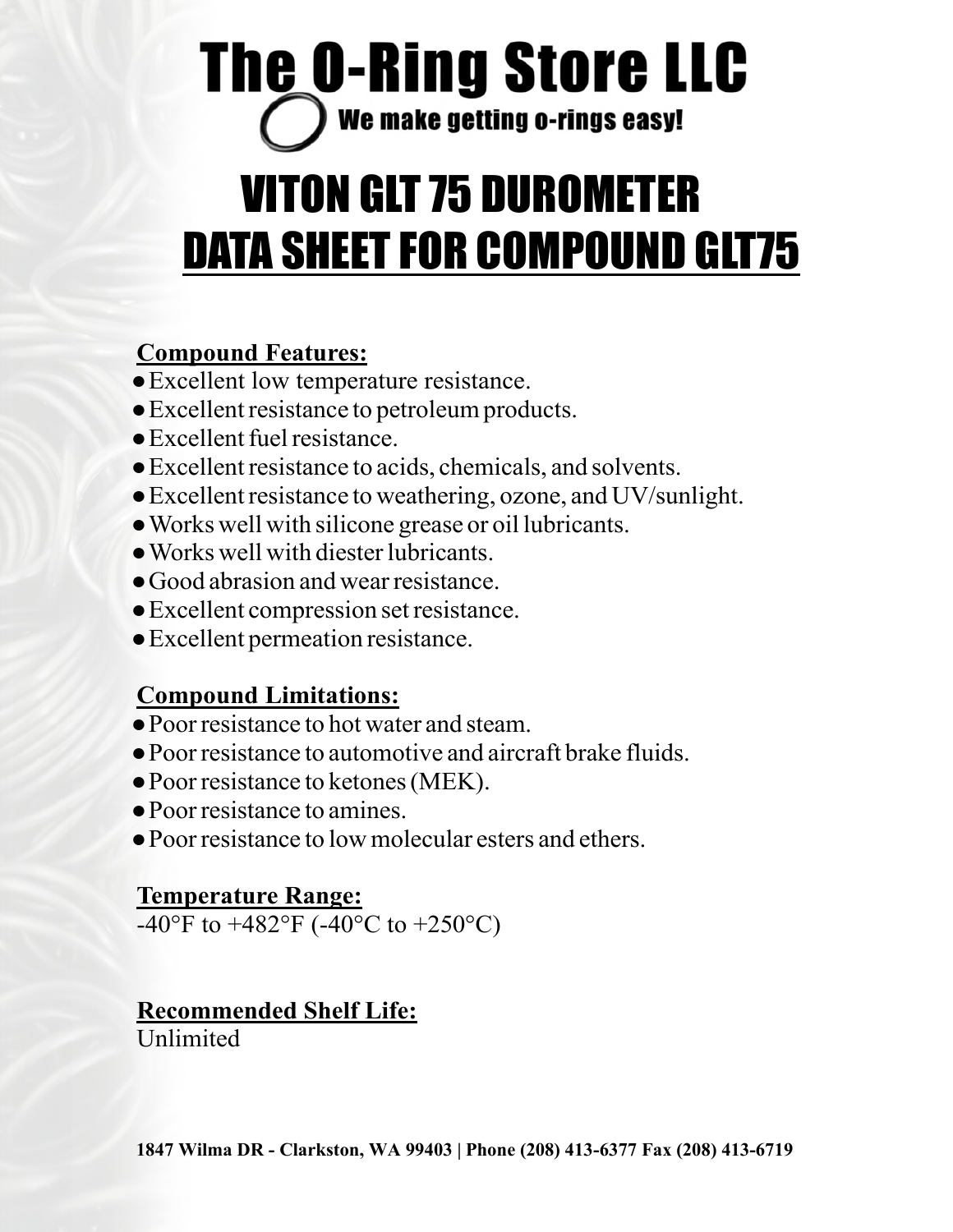# **The O-Ring Store LLC**<br> *O* We make getting o-rings easy!

| <b>ORIGINAL PROPERTIES</b>   |             |                      |            |                   |                       |
|------------------------------|-------------|----------------------|------------|-------------------|-----------------------|
| Properties                   | <b>ASTM</b> | <b>Test Method</b>   | Unit of    | <b>ASTM D2000</b> | <b>GLT75 Compound</b> |
|                              | Designation |                      | Measure    | Specification     | Property              |
| Durometer                    |             |                      | Shore A    | $75 + 5$          | 76                    |
| <b>Tensile Strength</b>      |             | D412-13              | <b>PSI</b> | 1600 Min          | 1724                  |
| <b>Elongation Resistance</b> |             | D412-13              | %          | <b>120 Min</b>    | 218                   |
| <b>Specific Gravity</b>      |             | D <sub>297</sub> -13 |            | Report            | 1.77                  |

| <b>FUEL RESISTANCE - FUEL B</b> |             |                           |         |                   |                          |  |
|---------------------------------|-------------|---------------------------|---------|-------------------|--------------------------|--|
| Properties                      | <b>ASTM</b> | <b>Test Method</b>        | Unit of | <b>ASTM D2000</b> | <b>GLT75 METRIC</b>      |  |
|                                 | Designation |                           | Measure | Specification     | <b>Compound Property</b> |  |
| <b>Durometer Change</b>         |             |                           | Shore A | $-5$ to $+5$      | $+1$                     |  |
| <b>Tensile Strength Change</b>  |             |                           | %       | $-30$ Max         | $-4$                     |  |
| <b>Elongation Resistance</b>    |             | <b>70 Hours</b><br>@ 73°F | %       | $-20$ Max         | $+13$                    |  |
| Change                          |             |                           |         |                   |                          |  |
| Change in Volume                |             |                           | %       | $+1$ to $+10$     | $+3$                     |  |

| OIL RESISTANCE - AMS3085       |             |                    |                |                   |                          |  |
|--------------------------------|-------------|--------------------|----------------|-------------------|--------------------------|--|
| Properties                     | <b>ASTM</b> | <b>Test Method</b> | Unit of        | <b>ASTM D2000</b> | <b>GLT75 METRIC</b>      |  |
|                                | Designation |                    | Measure        | Specification     | <b>Compound Property</b> |  |
| <b>Durometer Change</b>        |             |                    | <b>Shore A</b> | $-5$ to $+10$     | +5                       |  |
| <b>Tensile Strength Change</b> |             |                    | %              | $-25$             | $+4$                     |  |
| <b>Elongation Resistance</b>   |             | 70 Hours<br>@ 73°F | %              | $-45$             | $-16$                    |  |
| Change                         |             |                    |                |                   |                          |  |
| Change in Volume               |             |                    | %              | $-10$ to $+5$     | +4                       |  |

| <b>COMPRESSION SET IN AMS3085</b> |             |                     |         |               |                          |  |  |
|-----------------------------------|-------------|---------------------|---------|---------------|--------------------------|--|--|
| Properties                        | <b>ASTM</b> | <b>Test Method</b>  | Unit of | ASTM D2000    | <b>GLT75 METRIC</b>      |  |  |
|                                   | Designation |                     | Measure | Specification | <b>Compound Property</b> |  |  |
| <b>Original Deflection</b>        |             | 70 Hours<br>@ 392°F | %       | 5 Max         |                          |  |  |

| <b>HEAT AGE</b>                |             |                     |                |                   |                          |  |
|--------------------------------|-------------|---------------------|----------------|-------------------|--------------------------|--|
| Properties                     | <b>ASTM</b> | <b>Test Method</b>  | Unit of        | <b>ASTM D2000</b> | <b>GLT75 METRIC</b>      |  |
|                                | Designation |                     | <b>Measure</b> | Specification     | <b>Compound Property</b> |  |
| <b>Durometer Change</b>        |             |                     | <b>Shore A</b> | $-5$ to $+5$      | +3                       |  |
| <b>Tensile Strength Change</b> |             |                     | %<br>$-35$ Max |                   | $-7$                     |  |
| <b>Elongation Resistance</b>   |             | 70 Hours<br>@ 527°F | %              |                   | $+13$                    |  |
| Change                         |             |                     |                | $-10$ Max         |                          |  |
| <b>Weight Loss</b>             |             |                     | %              | 12 Max            | -8                       |  |

Information within is believed to be accurate and reliable. However, The O-Ring Store, LLC makes no warranty, expressed or implied, that parts supplied in this material will perform satisfactorily in specific applications. It's the customer's responsibility to evaluate the material prior to use.